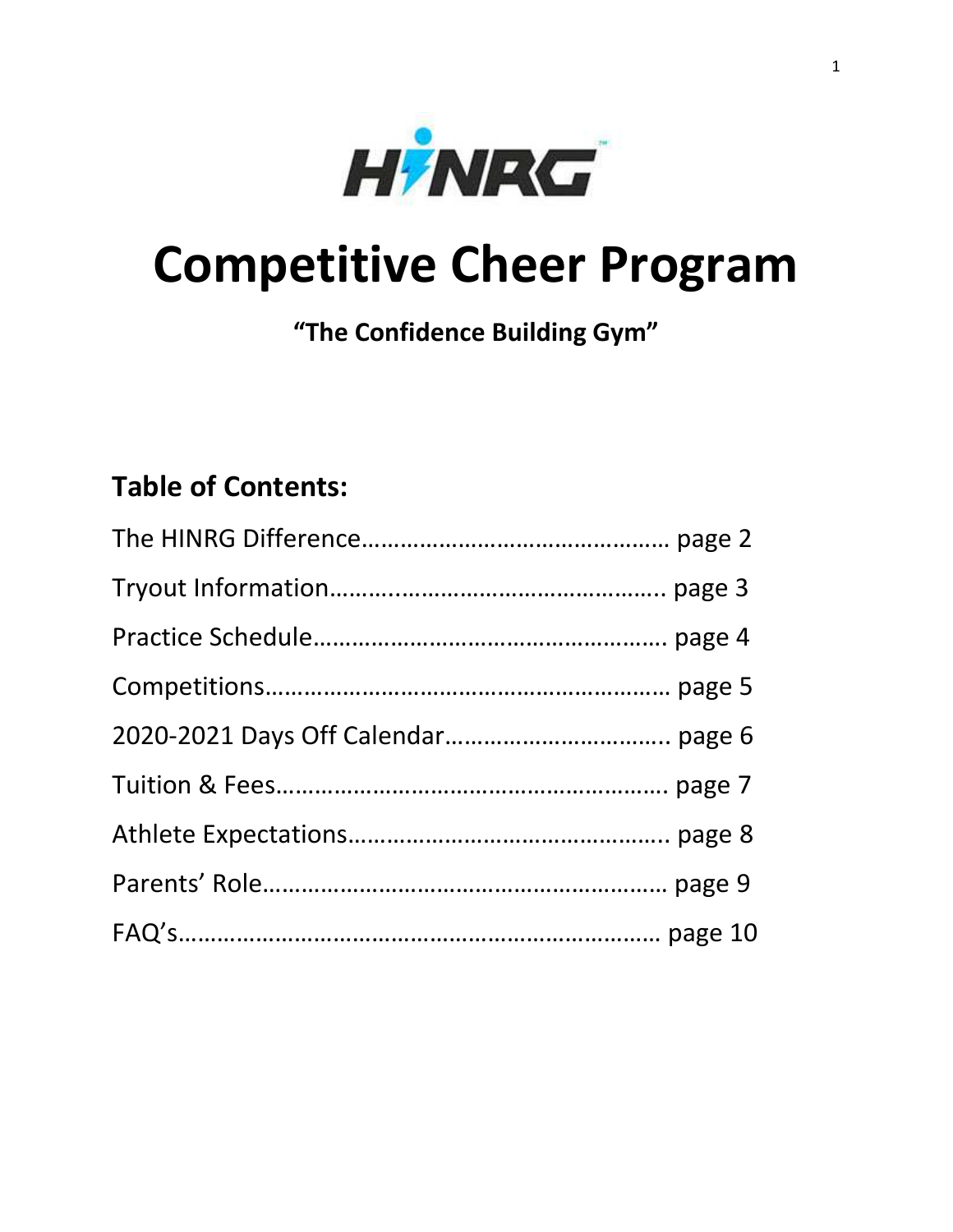# **The HINRG Difference**

HINRG Gymnastix introduced our Competitive Cheer Program in 2019.

Physical fitness and health are important; however, teamwork is a skill more valuable than tumbling or athletic ability. Athletes will learn to work toward shared goals within a culture that will foster confidence, teamwork, and character development – striving for excellence and integrity.

Our commitment to the safety, health, and well being of the young people who participate in our cheer program is embedded in our highquality curriculum and maintaining a leadership position in instructional safety. Athletes will become more self-confident, motivated to learn, and become a part of a program that leads them to strive for excellence.

HINRG team will provide every cheerleader the opportunity to excel, not only in the sport of cheerleading, but in life. When properly taughtcheerleading teaches; **self-esteem, self-motivation, self-discipline, determination, work ethic, and time management**. Furthermore, teamwork, team spirit, leadership, good sportsmanship, and respect for others will be cultivated.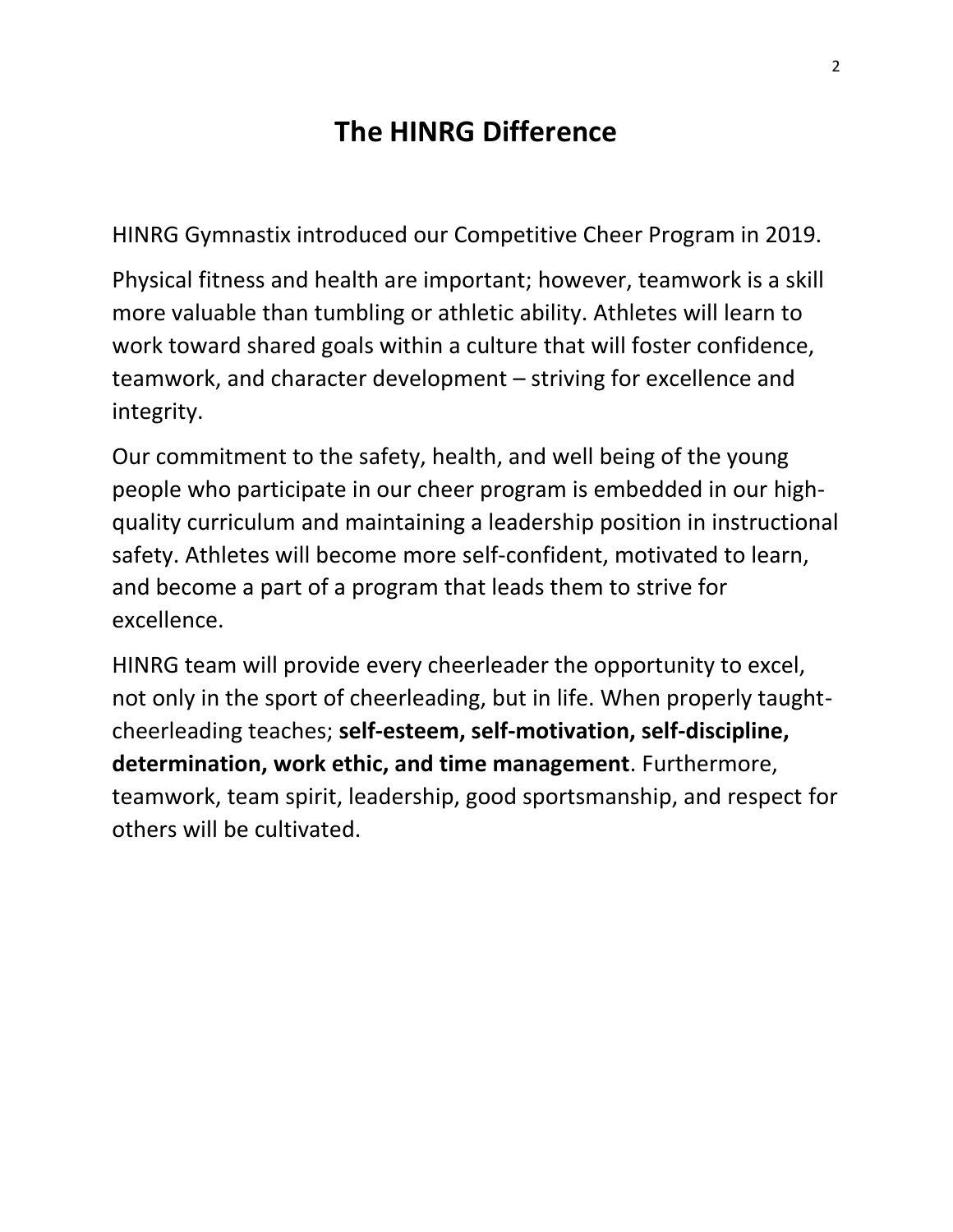# **Tryout Information**

HINRG's Competitive Cheer Tryouts are performed to ensure correct team placement based on skill level and age. Tryouts will consist jumps, standing tumbling, and running tumbling.

Please note, all athletes are placed on a team based on factors such as age, skill level, and experience at the coach's discretion. Athletes may be repositioned, replaced, added, or removed at any time. Please trust that your coaches have what is best in mind for each athlete and the team as a whole.

We are proud to be offering our half year competitive cheer teams at 3 of our locations this season!

| <b>Lake Saint Louis</b>         | <b>Eureka</b>                   | <b>Chesterfield</b>             |
|---------------------------------|---------------------------------|---------------------------------|
| Tryouts will be held            | Tryouts will be held            | Tryouts will be held            |
| Friday, September 18th          | Saturday, September 19th        | Saturday, September 19th        |
| from 5:00-5:30 pm.              | from 9:00-9:30 am.              | from $2:00-2:30$ pm.            |
|                                 |                                 |                                 |
| <b>Team Announcements</b>       | <b>Team Announcements</b>       | <b>Team Announcements</b>       |
| and Parent Meeting will         | and Parent Meeting will         | and Parent Meeting will         |
| be held Friday,                 | be held Saturday,               | be held Saturday,               |
| September 18 <sup>th</sup> from | September 19 <sup>th</sup> from | September 19 <sup>th</sup> from |
| $8:00-9:00$ pm.                 | 12:00-1:00 pm.                  | $5:00-6:00$ pm.                 |
|                                 |                                 |                                 |
| 9930 Highway N,                 | 54 The Legends Pkwy,            | 140 Long Road, Suite 121,       |
| O'Fallon, MO 63367              | Eureka, MO 63025                | Chesterfield, MO 63005          |
|                                 |                                 |                                 |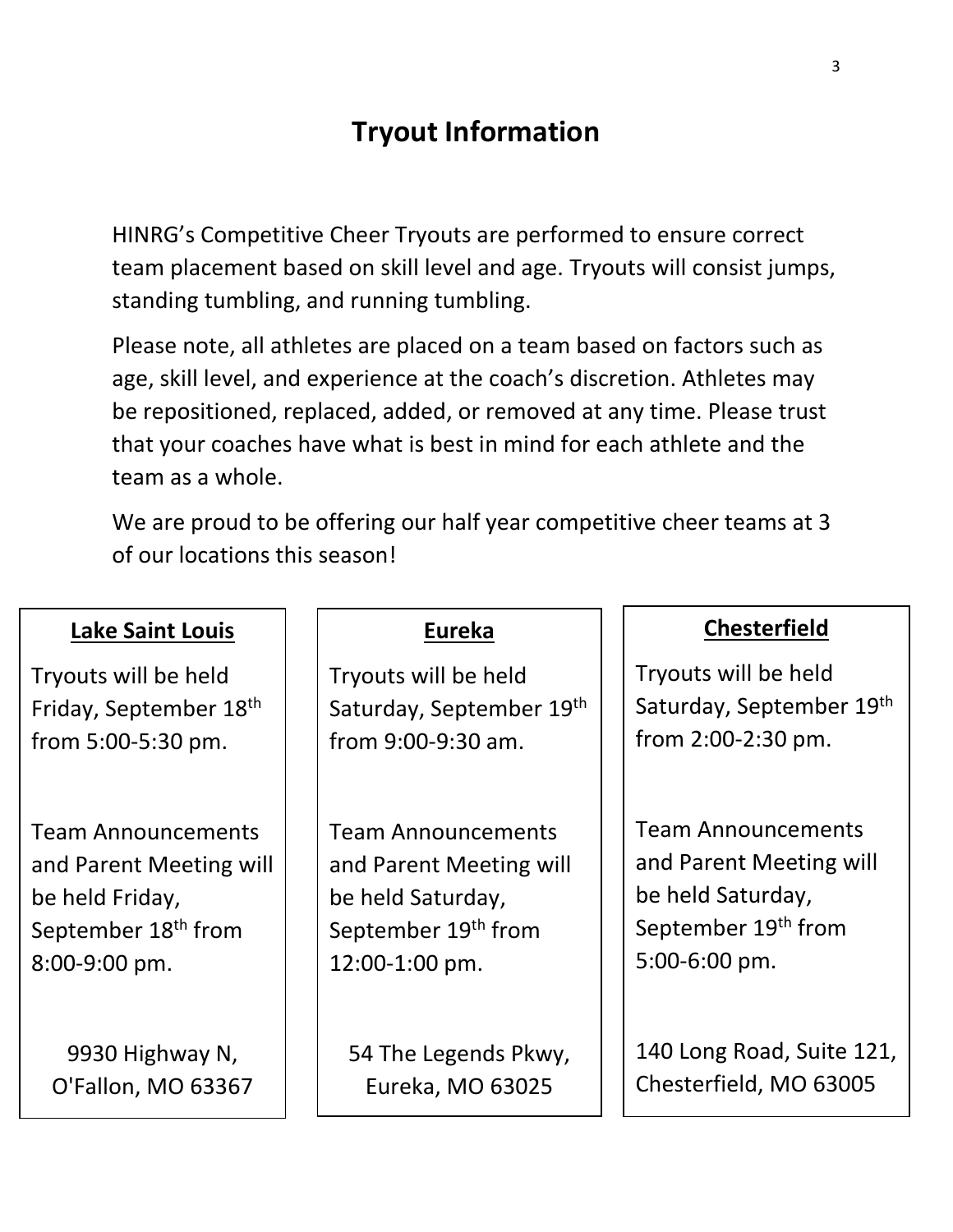# **Practice Schedule**

Practice days and times are subject to change. In addition to weekly practice, there are other mandatory dates, also subject to change. All practices, choreography, and team bonding are mandatory! It is imperative that athletes attend each practice, choreography, and competition for the benefit of the team. If you are required to miss a Tuesday/Thursday practice you must email the head coach and change your availability on Team Snap 48 hours prior to the missed practice. Saturday/Sunday practices are not excused and may not be missed. If 1 or more unexcused absences occur, it may result is dismissal from the team.

### **Lake Saint Louis**

### **Tuesdays:**

All squads practice from 5:30-8:00 pm.

### **Saturdays:**

Each squad will practice between the times of 9:00 am -2:00 pm, practices will be 2 or 3 hours depending on what level your athlete is on. Final practice time will be announced during Team Announcements following tryouts.

9930 Highway N, O'Fallon, MO 63367

# **Eureka**

**Tuesdays:**

All squads practice from 5:30-8:00 pm.

## **Saturdays:**

Each squad will practice between the times of 9:00 am -2:00 pm, practices will be 2 or 3 hours depending on what level your athlete is on. Final practice time will be announced during Team Announcements following tryouts.

54 The Legends Pkwy, Eureka, MO 63025

# **Chesterfield**

### **Thursdays:**

All squads practice from 5:30-8:00 pm.

### **Sundays:**

Each squad will practice between the times of 2:30-8:00 pm, practices will be 2 or 3 hours depending on what level your athlete is on. Final practice time will be announced during Team Announcements following tryouts.

140 Long Road, Suite 121, Chesterfield, MO 63005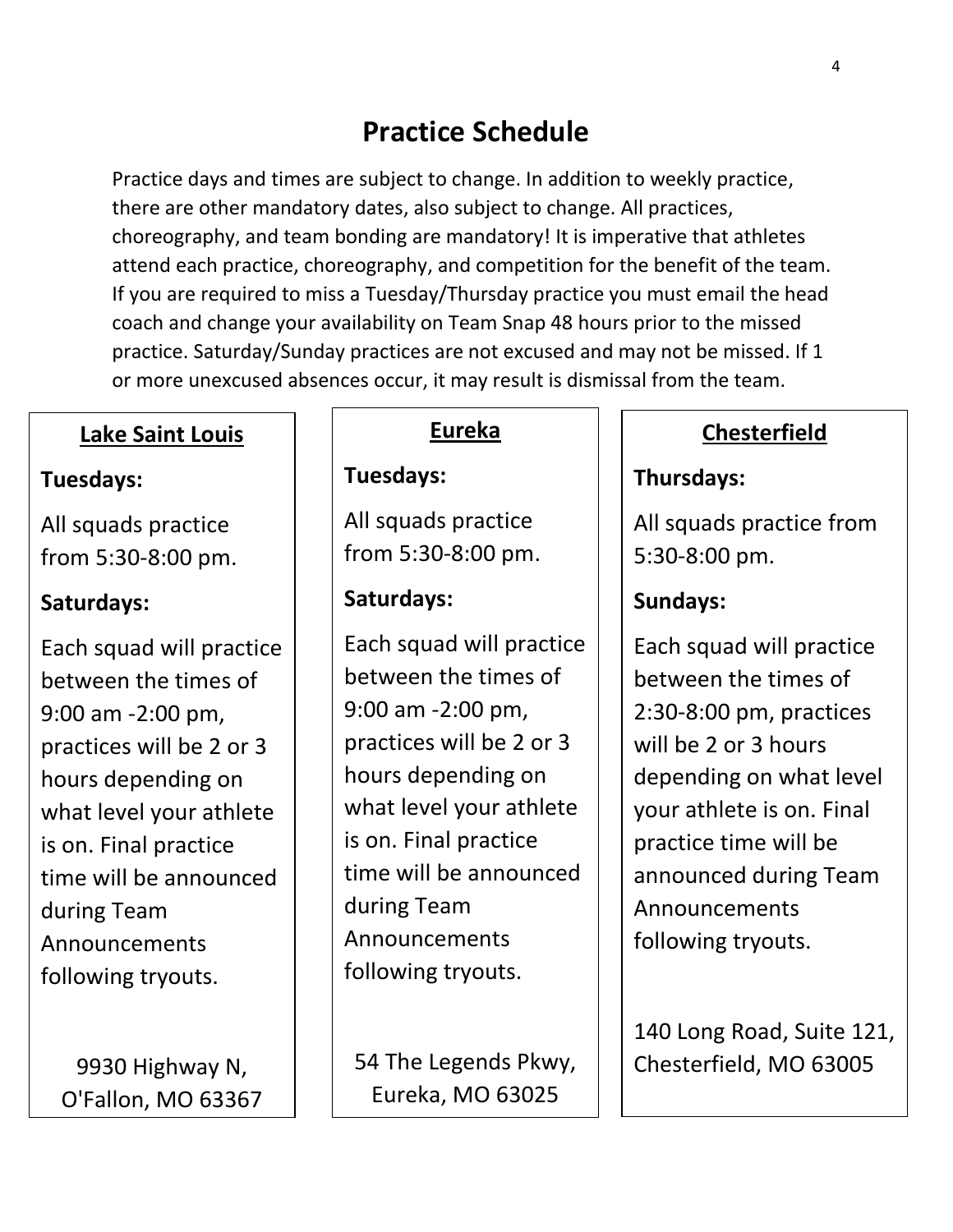# **Competitions**

Each squad will be attending 3-5 competitions upon coaches discretion, final competition list will be announced based on team placement. In addition, this season is offering virtual competitions not yet listed.

#### **November**

 $-8$ <sup>th</sup> Showcase – Long Road, Chesterfield, MO

- 21st & 22nd Athletic Championships – St. Louis, MO

#### **January**

-9<sup>th</sup> &10<sup>th</sup> NCA Midwest Open Championship – St. Charles, MO

#### **February**

-13th &14th Jamfest – Kansas City, MO

#### **March**

-27th & 28th ACP Wild West Open Championship – Branson, MO

 $-20$ <sup>th</sup> & 21<sup>st</sup> AC The Gateway – St. Louis, MO

#### **April**

-10th & 11th MG Spirit Spectacular – St. Louis, MO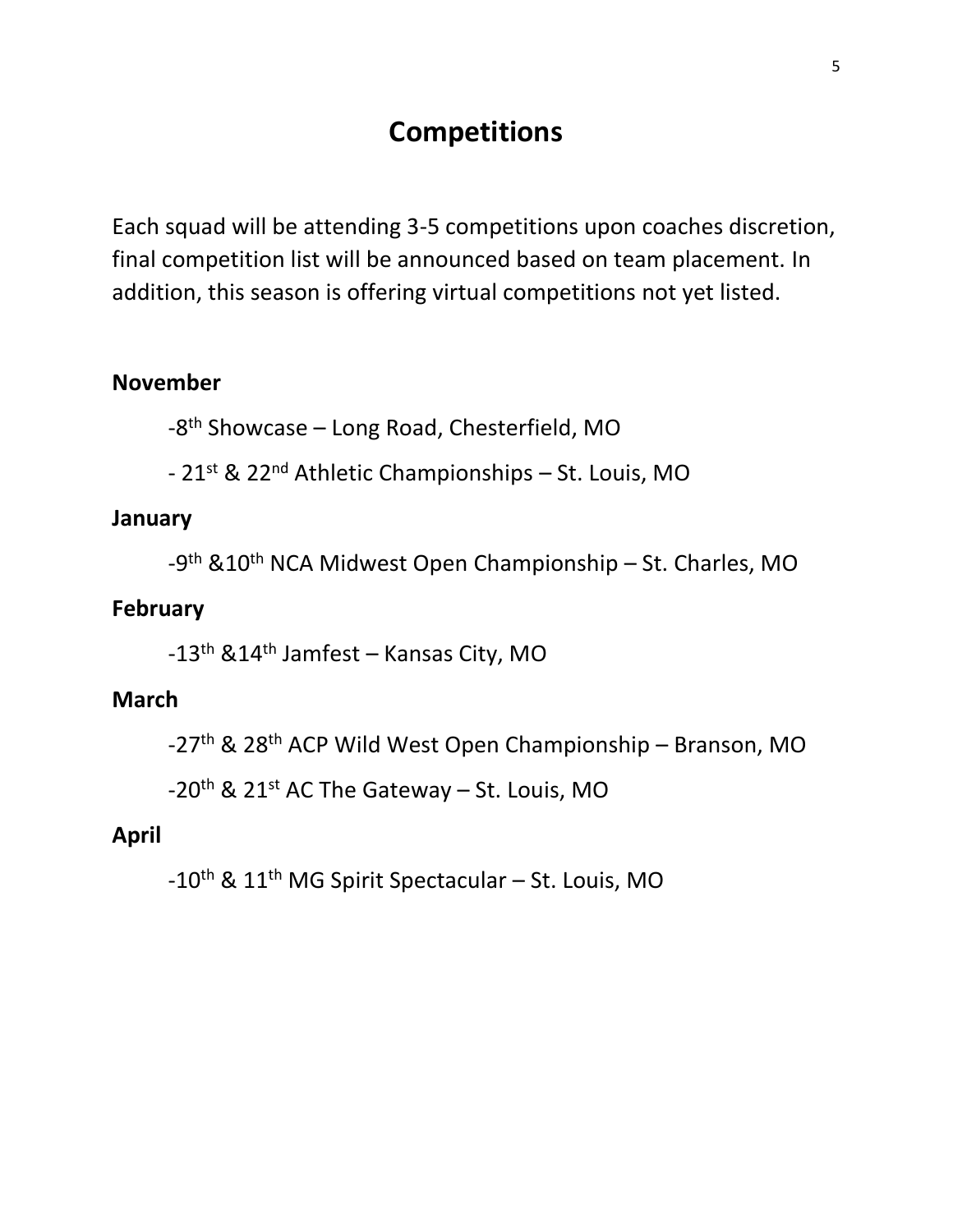## **2020-2021 Days Off Calendar**

These dates are scheduled days off in which vacations are permitted during the competition season.

|           |    |                |                             |                |                |                |                |                |                | 2020                        |                |                |                |                |                |                |                |                             |                |                |                 |                |         |                     |                             |                |                             |                |              |                |                | 2021                        |                |                             |                |                |                      |                             |                |          |                |  |  |  |
|-----------|----|----------------|-----------------------------|----------------|----------------|----------------|----------------|----------------|----------------|-----------------------------|----------------|----------------|----------------|----------------|----------------|----------------|----------------|-----------------------------|----------------|----------------|-----------------|----------------|---------|---------------------|-----------------------------|----------------|-----------------------------|----------------|--------------|----------------|----------------|-----------------------------|----------------|-----------------------------|----------------|----------------|----------------------|-----------------------------|----------------|----------|----------------|--|--|--|
|           |    |                | January                     |                |                |                |                | February       |                |                             |                |                |                |                |                | March          |                |                             |                |                |                 |                | January |                     |                             |                |                             |                | February     |                |                |                             |                |                             |                |                | March                |                             |                |          |                |  |  |  |
|           |    |                | Sun Mon Tue Wed Thu Fri Sat |                |                |                |                |                |                | Sun Mon Tue Wed Thu Fri Sat |                |                |                |                |                |                |                | Sun Mon Tue Wed Thu Fri     |                | Sat            |                 |                |         |                     | Sun Mon Tue Wed Thu Fri Sat |                |                             |                |              |                |                | Sun Mon Tue Wed Thu Fri Sat |                |                             |                |                |                      | Sun Mon Tue Wed Thu         |                |          | Fri Sat        |  |  |  |
|           |    |                | $\mathbf{1}$                | 2              | 3              | $\overline{4}$ |                |                |                |                             |                |                | $\mathbf{1}$   | $\mathbf{1}$   | $\overline{2}$ | 3              | $\overline{4}$ | 5                           | 6              | $\overline{7}$ |                 |                |         |                     |                             | $\mathbf{1}$   | $\overline{2}$              |                | $\mathbf{1}$ | $\overline{2}$ | 3              | 4                           | 5              | 6                           |                | $\mathbf{1}$   | $\overline{2}$       | 3                           | $\overline{4}$ | 5        | 6              |  |  |  |
|           | 6  | $\overline{7}$ | 8                           | 9              | 10 11          |                | $\overline{2}$ | 3              | $\overline{4}$ | 5                           | 6              | $\overline{7}$ | 8              | 8              | 9              | 10             |                | 11 12 13 14                 |                |                |                 |                |         | 5                   | $\overline{7}$<br>6         | 8              | 9                           | $\overline{7}$ | 8            | 9              |                | 10 11 12 13                 |                |                             | $\overline{7}$ | 8              | 9                    | 10                          |                | 11 12 13 |                |  |  |  |
| 12 13     |    | 14             |                             | 15 16 17 18    |                |                |                | 9 10           | 11             |                             | 12 13 14 15    |                |                |                | 15 16          |                | 17 18          | 19                          | 20 21          |                |                 |                | 11      | 12 13               | 14                          | 15             | 16                          |                | 14 15        | 16             |                | 17 18                       |                | 19 20                       | 14             | 15             | 16                   | 17 18                       |                |          | 19 20          |  |  |  |
| 19 20     |    | 21             |                             | 22 23 24 25    |                |                |                |                | 16 17 18       |                             | 19 20 21 22    |                |                |                | 22 23          |                |                | 24 25 26 27 28              |                |                | 17              |                | 18      |                     | 19 20 21                    |                | 22 23                       |                |              |                |                | 21 22 23 24 25 26 27        |                |                             |                | 21 22          |                      | 23 24 25 26 27              |                |          |                |  |  |  |
|           |    |                | 26 27 28 29 30 31           |                |                |                |                |                |                | 23 24 25 26 27 28 29        |                |                |                | 29 30 31       |                |                |                |                             |                |                | 24              |                |         |                     |                             |                | 25 26 27 28 29 30           | 28             |              |                |                |                             |                |                             |                | 28 29 30 31    |                      |                             |                |          |                |  |  |  |
|           |    |                |                             |                |                |                |                |                |                |                             |                |                |                |                |                |                |                |                             |                |                | 31              |                |         |                     |                             |                |                             |                |              |                |                |                             |                |                             |                |                |                      |                             |                |          |                |  |  |  |
|           |    |                | April                       |                |                |                |                |                |                | Mav                         |                |                |                |                |                |                | June           |                             |                |                |                 |                |         | April               |                             |                |                             |                |              |                | May            |                             |                |                             |                |                |                      | June                        |                |          |                |  |  |  |
|           |    |                | Sun Mon Tue Wed Thu Fri Sat |                |                |                |                |                |                | Sun Mon Tue Wed Thu Fri Sat |                |                |                |                |                |                |                | Sun Mon Tue Wed Thu Fri Sat |                |                |                 |                |         |                     |                             |                | Sun Mon Tue Wed Thu Fri Sat |                |              |                |                |                             |                | Sun Mon Tue Wed Thu Fri Sat |                |                |                      | Sun Mon Tue Wed Thu         |                |          | Fri Sat        |  |  |  |
|           |    |                | 1                           | $\overline{2}$ | 3              | $\overline{4}$ |                |                |                |                             |                | 1              | $\overline{2}$ |                |                | $\overline{2}$ | 3              | 4                           | 5              | 6              |                 |                |         |                     | $\mathbf{1}$                | $\overline{2}$ | 3                           |                |              |                |                |                             |                | 1                           |                |                | $\ddot{\phantom{1}}$ | $\overline{2}$              | 3              | 4        | 5              |  |  |  |
|           | 6  | $\overline{7}$ | 8                           | 9              | 10 11          |                | 3              | $\overline{4}$ | 5              | 6                           | $\overline{7}$ | 8              | 9              | $\overline{7}$ | 8              | 9              | 10             | 11                          | 12 13          |                |                 |                | 5<br>6  | $\overline{7}$      | 8                           | 9              | 10                          | $\overline{2}$ | 3            | 4              | 5              | 6                           | $\overline{7}$ | 8                           | 6              | $\overline{7}$ | 8                    | 9                           | 10             |          | 11 12          |  |  |  |
|           |    |                | 12 13 14 15 16 17 18        |                |                |                |                |                |                | 10 11 12 13 14 15           |                |                | 16             |                |                | 14 15 16       |                | 17 18                       | 19 20          |                | 11              |                |         |                     | 12 13 14 15                 |                | 16 17                       | 9              | 10           |                |                | 11 12 13 14 15              |                |                             |                |                |                      | 13 14 15 16 17              |                | 18 19    |                |  |  |  |
| 19 20     |    | 21             |                             | 22 23 24 25    |                |                |                | 17, 18         |                | 19 20 21 22 23              |                |                |                |                |                |                |                | 21 22 23 24 25 26 27        |                |                |                 |                |         |                     | 19 20 21 22 23 24           |                |                             |                | 16 17 18     |                |                | 19 20 21 22                 |                |                             |                |                |                      | 20 21 22 23 24 25 26        |                |          |                |  |  |  |
|           |    |                | 26 27 28 29 30              |                |                |                |                |                |                | 24 25 26 27 28 29 30        |                |                |                |                | 28 29 30       |                |                |                             |                |                |                 |                |         |                     | 25 26 27 28 29 30           |                |                             |                |              |                |                | 23 24 25 26 27 28 29        |                |                             |                | 27 28 29 30    |                      |                             |                |          |                |  |  |  |
|           |    |                |                             |                |                |                | 31             |                |                |                             |                |                |                |                |                |                |                |                             |                |                |                 |                |         |                     |                             |                |                             |                | 30 31        |                |                |                             |                |                             |                |                |                      |                             |                |          |                |  |  |  |
|           |    |                | July                        |                |                |                |                |                |                | August                      |                |                |                |                |                |                |                | September                   |                |                |                 |                |         | July                |                             |                |                             |                |              |                |                | August                      |                |                             |                |                |                      | September                   |                |          |                |  |  |  |
|           |    |                | Sun Mon Tue Wed Thu Fri Sat |                |                |                |                |                |                | Sun Mon Tue Wed Thu Fri Sat |                |                |                |                |                |                |                | Sun Mon Tue Wed Thu Fri Sat |                |                |                 |                |         |                     |                             |                | Sun Mon Tue Wed Thu Fri Sat |                |              |                |                | Sun Mon Tue Wed Thu Fri Sat |                |                             |                |                |                      | Sun Mon Tue Wed Thu Fri Sat |                |          |                |  |  |  |
|           |    |                | $\mathbf{1}$                | $\overline{2}$ | 3              | $\overline{4}$ |                |                |                |                             |                |                | $\mathbf{1}$   |                |                | 1              | $\overline{2}$ | 3                           | $\overline{4}$ | 5              |                 |                |         |                     | 1                           | $\overline{2}$ | 3                           |                | 2            | 3              | $\overline{4}$ | 5                           | 6              | $7^{\circ}$                 |                |                |                      | $\mathbf{1}$                | $\overline{2}$ | 3        | $\overline{4}$ |  |  |  |
|           | 6  | $\overline{7}$ | 8                           | 9              | 10 11          |                |                |                |                | 5                           | 6              | $\overline{7}$ | 8              |                | $\overline{7}$ | 8              | 9              | 10                          | 11 12          |                |                 | 5              |         | 6<br>$\overline{7}$ | 8                           | 9              | 10                          | 8              | 9            | 10             |                | 11 12 13 14                 |                |                             | 5              | 6              | $7^{\circ}$          | 8                           | 9              |          | 10 11          |  |  |  |
| $12 \t13$ |    |                | 14 15 16 17 18              |                |                |                |                | $9 - 10$       | 11             |                             | 12 13 14 15    |                |                |                | 13 14          |                | 15 16          | 17 18 19                    |                |                | 11              |                |         |                     | 12 13 14 15 16 17           |                |                             |                | 15 16        |                |                | 17 18 19 20 21              |                |                             |                |                |                      | 12 13 14 15 16              |                |          | 17 18          |  |  |  |
| 19 20     |    | 21             |                             | 22 23 24 25    |                |                |                | 16 17          | 18             |                             | 19 20 21 22    |                |                |                | 20 21          |                |                | 22 23 24 25 26              |                |                |                 |                |         |                     | 19 20 21 22                 |                | 23 24                       |                | 22 23        |                |                | 24 25 26 27 28              |                |                             |                | 19 20          |                      | 21 22 23 24 25              |                |          |                |  |  |  |
|           |    |                | 26 27 28 29 30 31           |                |                |                |                |                |                | 23 24 25 26 27 28 29        |                |                |                |                |                | 27 28 29 30    |                |                             |                |                |                 |                |         |                     | 25 26 27 28 29 30 31        |                |                             |                | 29 30 31     |                |                |                             |                |                             |                |                |                      | 26 27 28 29 30              |                |          |                |  |  |  |
|           |    |                |                             |                |                |                |                | 30 31          |                |                             |                |                |                |                |                |                |                |                             |                |                |                 |                |         |                     |                             |                |                             |                |              |                |                |                             |                |                             |                |                |                      |                             |                |          |                |  |  |  |
|           |    |                | October                     |                |                |                |                |                |                | November                    |                |                |                |                |                |                |                | <b>December</b>             |                |                | October         |                |         |                     |                             |                |                             | November       |              |                |                |                             |                |                             | December       |                |                      |                             |                |          |                |  |  |  |
|           |    |                | Sun Mon Tue Wed Thu Fri Sat |                |                |                |                |                |                | Sun Mon Tue Wed Thu Fri Sat |                |                |                |                |                |                |                | Sun Mon Tue Wed Thu Fri Sat |                |                |                 |                |         |                     | Sun Mon Tue Wed Thu Fri Sat |                |                             |                |              |                |                | Sun Mon Tue Wed Thu Fri Sat |                |                             |                |                |                      | Sun Mon Tue Wed Thu Fri Sat |                |          |                |  |  |  |
|           |    |                |                             | $\mathbf{1}$   | $\overline{2}$ | $\mathbf{3}$   | $\mathbf{1}$   | $\overline{2}$ | 3              | $\overline{4}$              | 5              | 6              | $\overline{7}$ |                |                | $\mathbf{1}$   | $\overline{2}$ | 3                           | $\overline{4}$ | 5              |                 |                |         |                     |                             | $\overline{1}$ | $\overline{2}$              |                | $\mathbf{1}$ | $\overline{2}$ | 3              | $\overline{4}$              | 5              | 6                           |                |                |                      | $\mathbf{1}$                | $\overline{2}$ | 3        | $\overline{4}$ |  |  |  |
|           | -5 | 6              | $\overline{7}$              | 8              | 9              | 10             | 8              | 9              |                | 10 11 12 13 14              |                |                |                | 6              | $\overline{7}$ | 8              | $\mathbf{9}$   |                             | 10 11 12       |                | 3               | $\overline{4}$ | 5       | 6                   | $\overline{7}$              | 8              | 9                           | $\overline{7}$ | 8            | 9              |                | 10 11 12 13                 |                |                             | 5              | 6              | $\overline{7}$       | 8                           | 9              |          | 10 11          |  |  |  |
|           |    |                | 11 12 13 14 15 16 17        |                |                |                |                |                |                | 15 16 17 18 19 20 21        |                |                |                |                |                |                | 13 14 15 16    |                             | 17 18 19       |                | 10 <sup>1</sup> |                |         |                     | 11 12 13 14 15 16           |                |                             |                | 14 15        | 16             |                | 17 18 19 20                 |                |                             |                | 12 13 14 15    |                      |                             | 16             |          | 17 18          |  |  |  |
| 18 19     |    |                | 20 21 22 23 24              |                |                |                |                |                |                | 22 23 24 25 26 27 28        |                |                |                |                |                |                |                | 20 21 22 23 24 25 26        |                |                | 17              |                |         |                     | 18 19 20 21 22 23           |                |                             |                |              |                |                | 21 22 23 24 25 26 27        |                |                             |                |                |                      | 19 20 21 22 23 24 25        |                |          |                |  |  |  |
|           |    |                | 25 26 27 28 29 30 31        |                |                |                |                | 29 30          |                |                             |                |                |                |                |                |                | 27 28 29 30 31 |                             |                |                | 24              |                |         |                     | 25 26 27 28 29 30           |                |                             |                | 28 29 30     |                |                |                             |                |                             |                |                |                      | 26 27 28 29 30 31           |                |          |                |  |  |  |
|           |    |                |                             |                |                |                |                |                |                |                             |                |                |                |                |                |                |                |                             |                |                | 31              |                |         |                     |                             |                |                             |                |              |                |                |                             |                |                             |                |                |                      |                             |                |          |                |  |  |  |

May 24<sup>th</sup>- Memorial Day Weekend

June 29<sup>th</sup>- July 4<sup>th</sup>- Fourth of July Week

September 6<sup>th</sup>- Labor Day Weekend

November 26<sup>th</sup>- Thanksgiving

December 24<sup>th</sup>- January 2<sup>nd</sup>- Winter Break

March 21<sup>st</sup> -March 25<sup>th</sup>- Spring Break

April 8<sup>th</sup>- Last Day of Practice for teams not attending Sumit

April 29th- Last Day of Practice for teams attending Sumit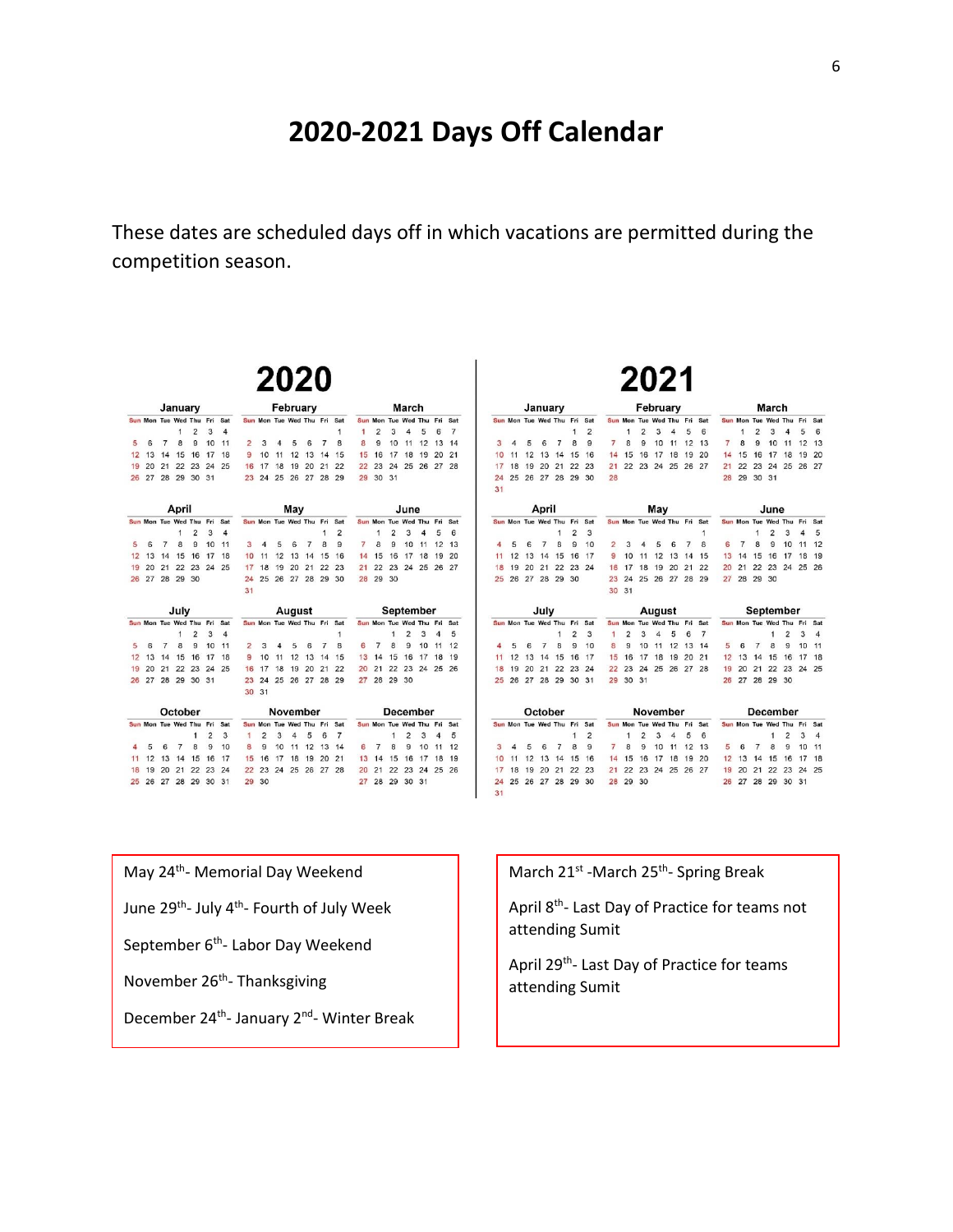# **Tuition & Fees**

#### **Tuition:**

- Level  $1 = $200$  per month
- Level  $2 = $225$  per month
- Level  $3 = $250$  per month

#### **Additional Expenses:**

Annual Fee = \$60

Shoes =  $$75$ 

 $Bow = $30$ 

USASF Membership = \$30

Choreography =  $$185-$250$ 

Competition Uniforms = \$230 every other year

End of Season Banquet = \$20

Competition = \$100 per competition

\*Plus, any applicable taxes and shipping for clothing orders

The monthly tuition is not pro-rated or refunded for absences, family vacations, breaks scheduled by the gym, cancelled practices, or illnesses.

#### **Ways to save:**

- Sibling discount, \$100 off per month on tuition for having one or more siblings in competitive cheer.
- Purchase a used or extra uniform for only \$100.
- Fundraising will be offered to do on an individual basis.
- Monthly payments on "Additional Expenses" is offered.
- Additional Expenses are listed at the highest expected price, our goal is to get items at a lesser cost than what is listed.
- Varsity will credit "Varsity Fashion Dollars" for attending Varsity competitions in which we will forward on to split between the athletes on clothing costs.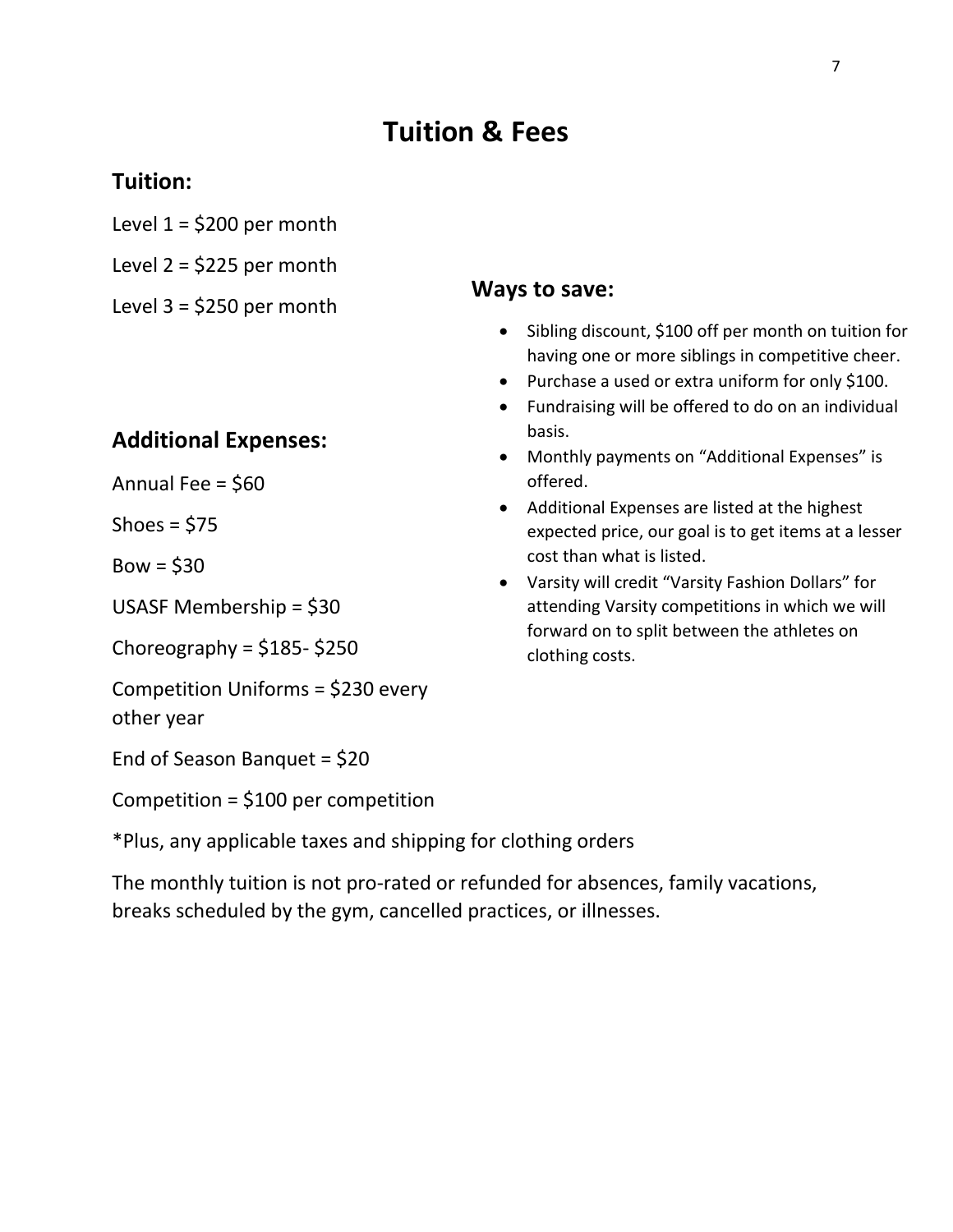# **Athlete Expectations**

Every athlete is expected to arrive at practice on time and in a positive mental state. We will be working as a team in everything we do, and it is imperative that each athlete try his/her best at each practice and event. HINRG defines competition as "striving to be the best I can be today!" We teach every athlete to compete against himself/herself, producing better results at every workout. Self-competition creates excellence. When excellence is the goal, the athlete will become increasingly aware of is/her results, creating laser focus and a sharp mind body connection.

All athletes will be respectful of teammates and coaches. They will exhibit sportsmanship in competition by playing fairly, winning graciously, and learning that each other's success does not diminish our achievements and efforts.

Coaches may ask athletes to try positions they may not be used to, we ask that athletes give everything a try with an open mind and the team being the top priority. The word "can't" or any version of that is not to be used, sometimes we may need assistance, but there is never anything an athlete can't do with a whole team backing them.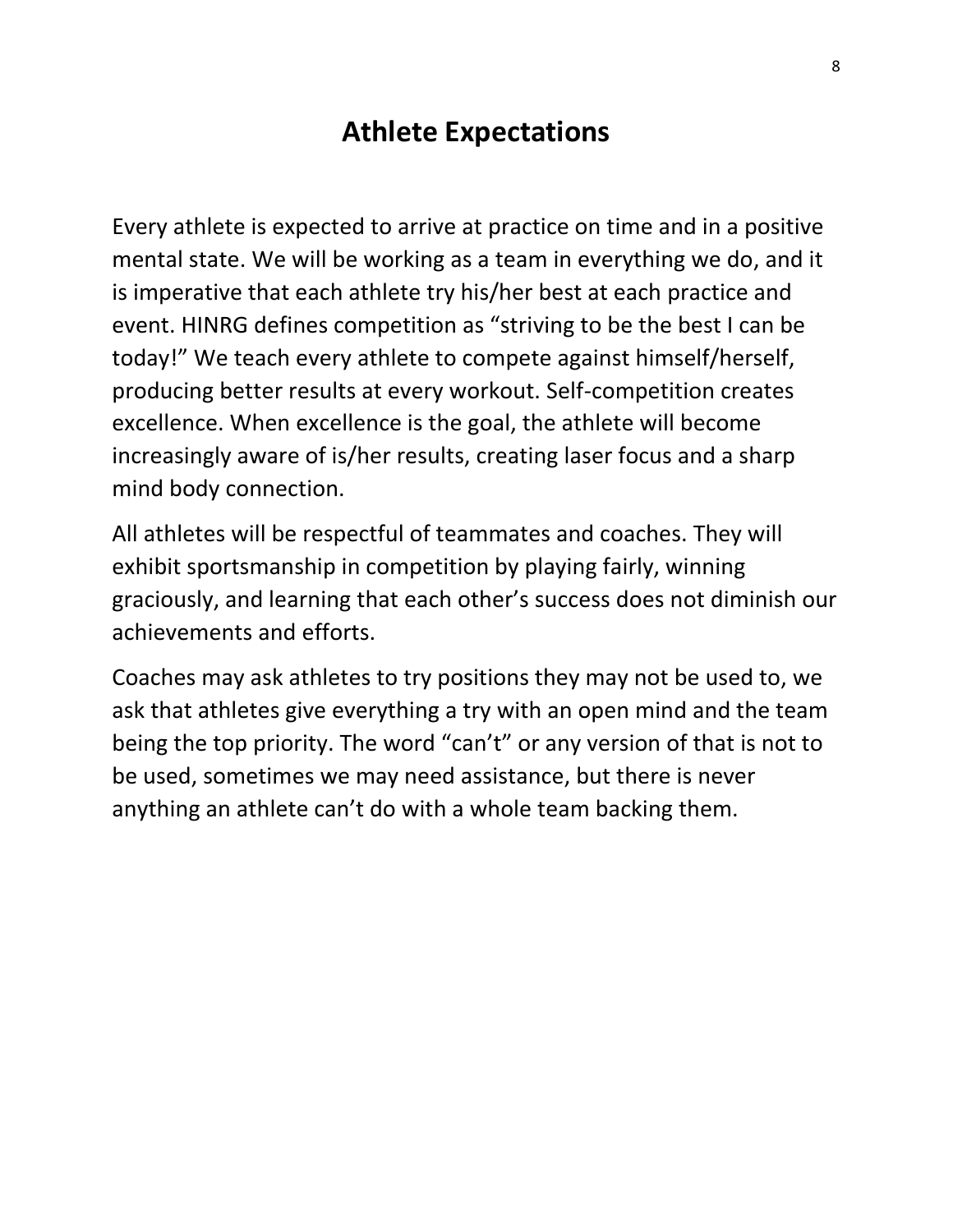# **Parents' Role**

Our coaches' role is to mentor the athletes towards their goals. We ask parents to support athletes in any goal they are trying to achieve. However, we ask parents to leave the coaching to our highly trained staff. At no time is it acceptable to talk to an athlete during their practice about any cheer skills they may be working on. We ask parents to adhere to the same standards as our athletes in maintaining positive thoughts and words about ourselves and others.

If you have any questions or concerns about anything in our cheer program, we ask that you email the program director to be scheduled to meet one on one. We ask that you refrain from voicing concerns with other parents prior to having a conversation with a coach.

Team Moms: Our coaching staff will pick 2 parent volunteers per team to assist in helping the team when needed. The Team Moms will be responsible for the athletes being on time and ready at every competition as our coaching staff will be required to be in coaches' meetings. They will also be the liaison between the coaching staff and parents. In addition, they will be responsible for coordinating any special events requested by the coaching staff.